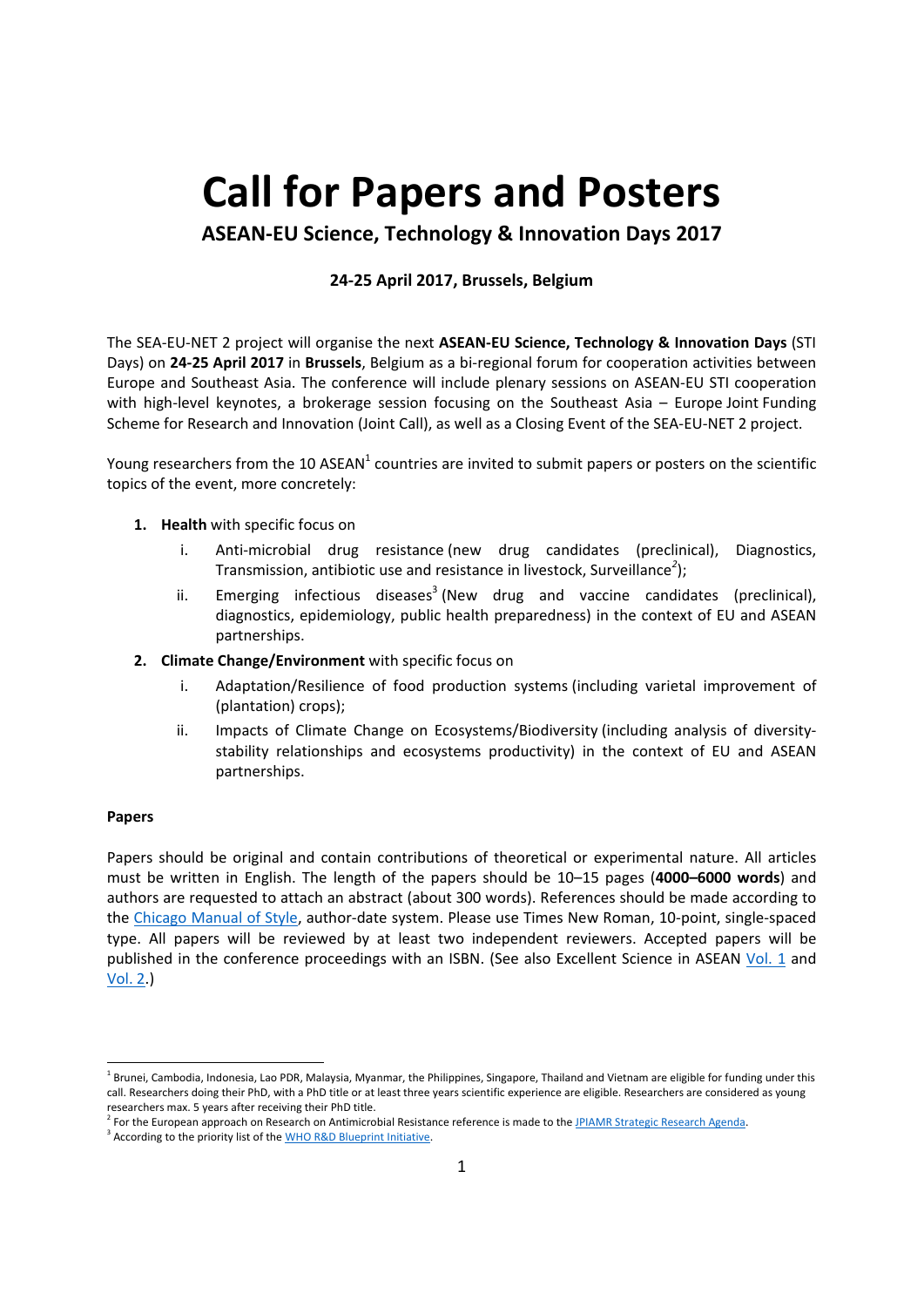The authors of the best articles from each subtopic will be invited to participate in the ASEAN-EU STI Days in Brussels<sup>4</sup>. Their costs (flight ticket and accommodation) will be covered by the SEA-EU-NET 2 project. Approximately 5–7 more articles will be selected for publishing in the conference proceedings. The organizers have the right not to give a best paper prize and to reduce the number of accepted papers if not enough high quality papers are submitted.

Interested scholars should submit their papers with their name, institution/organisation, address, phone e‐mail address, their professional CV along with their most significant publications (max. 2 pages) as well as a motivation letter, why they are interested in participating/publishing in the frame of the ASEAN‐EU STI Days. Please forward your paper in RTF/DOC format, clearly indicating the scientific topic to Adam David via e‐mail at adam.david@rcisd.eu.

## **Important Dates:**

- Submission of Final Papers: 1 March 2017
- Fyaluation: 20 March 2017
- Editing: 30 March 2017
- Printing: 5 April 2017

## **Posters**

The poster session offers junior researchers a great opportunity to present ongoing research to an international audience. Interested researchers should submit proposals for posters with the following information: title of the poster, name and contact information of the corresponding author, an extended abstract (500 words) describing the content of the poster, professional CV of the author with a list of most important publications as well as a short motivation letter why they want to be present at the ASEAN‐EU STI days. The selection of posters will be made on the basis of the text of the abstracts – no design is needed at this stage.

The abstracts of the 10–15 best selected posters will be published in the conference volume, and in the online version of the publication the posters will be also included as an annex in high resolution. The organizers have the right to select less posters for the poster prize or for presentation at the STI days, if not enough high quality submissions are received.

When preparing accepted posters please note that your poster should not exceed the following dimensions: 841 mm wide by 1189 mm high (A0 size). Authors should submit their abstracts in RTF/DOC format as well as their final poster proposals in PDF format (designed final version) by email to Adam David via e-mail at adam.david@rcisd.eu.

# **Important Dates**:

- Poster abstract submission deadline: 20 February 2017
- Evaluation and selection of abstracts: 20 March 2017
- Submission of final posters as a digital document 10 April 2017
- Printing of the abstracts: 5 April 2017

  $<sup>4</sup>$  In case of more authors only the costs of one researcher will be covered.</sup>